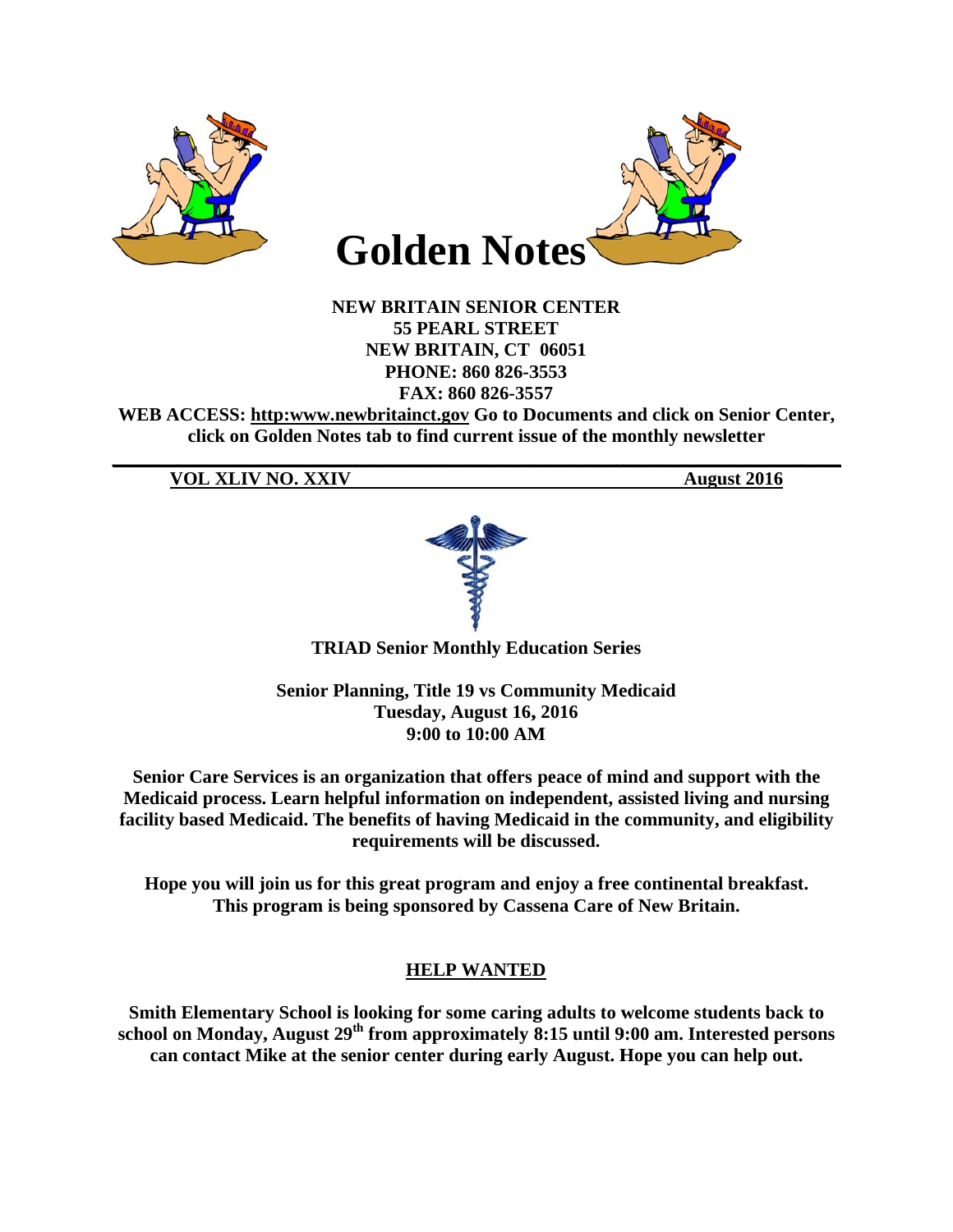#### **Book G Group Meet ting**

The Public Library – Senior Center Book Group will not be meeting during the month of August. The group will meet on Tuesday, September 20<sup>th</sup> at 1:00 pm here at the senior center. The book read for the next meeting is *Germinal* written by Emile Zola. **The thirteenth novel in Émile Zola's great Rougon-Macquart sequence, Germinal** The thirteenth novel in Émile Zola's great Rougon-Macquart sequence, Germinal<br>expresses outrage at the exploitation of the many by the few, but also shows humanity's **ca apacity for c compassion and hope.**

**Friday at the Movies** 

**F On Friday, Augu nly You ust 19<sup>th</sup> at 12:45 PM** 

An irresistibly romantic comedy from the director of *Moonstruck*. Only You stars Marisa Tomei and Robert Downey, Jr as lovers destined to meet and fall in love.

Stop by and enjoy the afternoon with friends

**2016 Summer Music Festival** 

The 2016 Summer Music Festival held at Walnut Hill Park's Darius Miller **Memorial Band Shell will be continuing during August with some great music** entertainment being performed. Concerts will be held on Mondays and

**Wedne esdays** 

| 102 Army Band                        |
|--------------------------------------|
| <b>Dick Santi Orchestra</b>          |
| <b>The Soul Sensations</b>           |
| <b>Avenue Groove</b>                 |
| <b>Governor's Foot Guard</b>         |
| <b>New England's Head Over Heels</b> |
| <b>Coyote River Band</b>             |
| <b>Navy Band Northeast</b>           |
| <b>MassConnfusion</b>                |
| <b>FountainHead</b>                  |
|                                      |

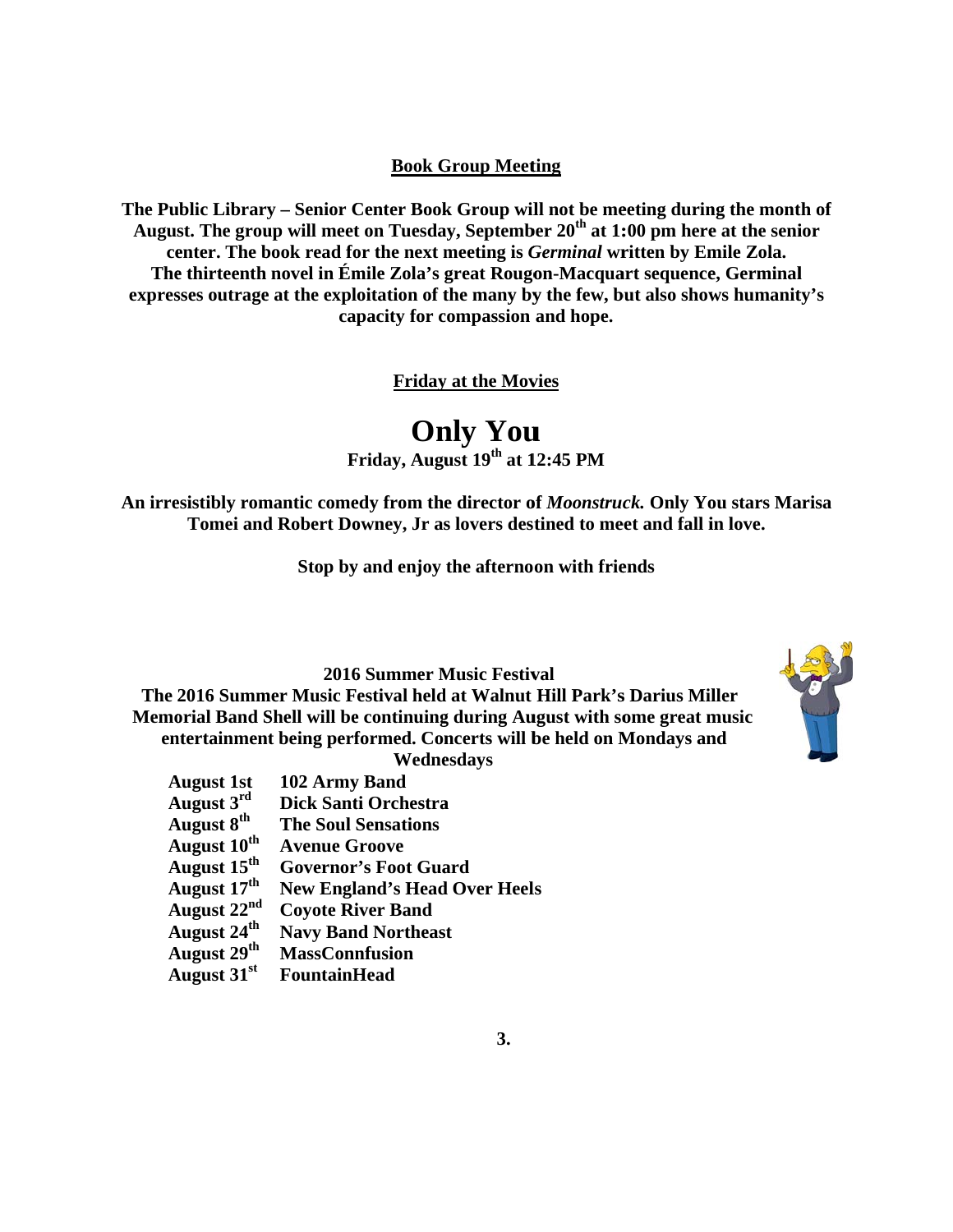

# **Diabetes Education**

Do you have diabetes or take care of someone who has diabetes? Well guess what, the New Britain Health Department is hosting a 6 week seminar on diabetes education. The seminar will be held once a week for 2 hours at the New Britain Senior Center this fall. We are looking for you to come and learn how to better manage your diabetes or enhance the care you provide to someone else. Please complete a sheet and leave it in the envelope hanging on the nurse's office door or call the New Britain Health Department at 860-826-3464. Thank you for your interests and look forward to your participation.

### **HELP WANTED**

The Community Renewal Team's Retired Senior Volunteer Program is now seeking volunteers to serve in the signature READs Tutor program for the 2016-17 school year. The READs program is school based and volunteers are partnered with students at local elementary schools, providing reading guidance for 1 hour per week from October to May of the school year.



This coming school year, the RSVP READs Program is expected to be operating in up to 10 schools throughout New Britain and the need for volunteers is great. As a RSVP READs Tutor, we can promise you that you will truly make a difference in the lives of the students you touch, so why not volunteer.

Please contact Deloris Wisdom, RSVP Coordinator for more information or to sign up.

**Email:** wisdom@crtct.org **Phone** Office (860) 760-3077 Cell (860) 539-6233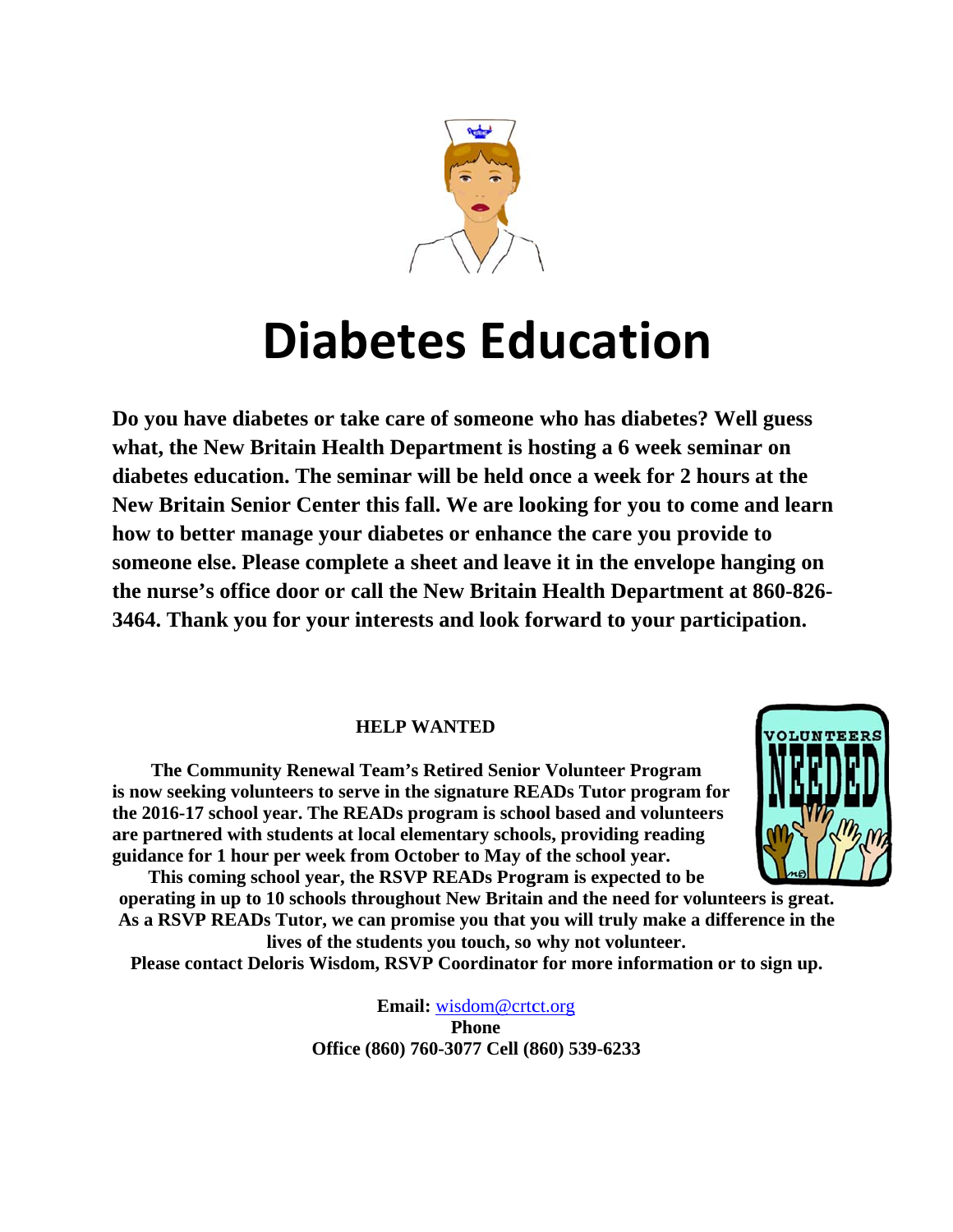#### **DAILY CALENDAR OF ACTIVITIES June 2016**

#### **Monday**

**8:15 am to 11:10 am– Snack bar open 8:45 am to 9:15am. – Beginners Line Dancing 9:00 am to 11:30 am Exercise/Table tennis open 9:15 am to 10:00 am – Art class open 9:15 am to 10:00 am – Exercise Class with Chris 10:00 am to 11:00 am – Line dancing class 12:45am to 3:00 pm - Bingo** 

#### **Tuesday**

**8:15 am to 11:00 am. – Snack Bar open 8:45 am to 9:15 am - - Beginners Line Dancing 9:00 am to 11:30 am Exercise/Table tennis open 9:15 am to 10:15 am – Exercise Class with Chris 9:15 am to 11:30 pm – Craft group meets 10:30 am to 11:15 am – Line dancing with Chris 1:00 pm to 3:30 pm – Craft group meets Wii Bowling 1:00 pm to 3:00 pm –Group will start in September** 

**Wednesday** 

**8:15 am to 11:00 am – Snack bar open 9:00 am to 11:30 am - Exercise/Table tennis open 9:30 am to 11:30 am – Pinochle Club 9:15 am to 11:30 am – Art Class open 9:30 am to 11:00 am - Adult Coloring 1:00 pm to 3:00 pm – Ballroom Dancing** 

**Thursday** 

**8:15 am to 11:00 am – Snack bar open 9:00 am to 11:30 am Exercise/Table tennis open 9:30 am to 10:30 am –ZUMBA with Amy 9:15 am to 11:30 am – Craft Group meets 12:30 pm to 3:30 pm – Pinochle Club 1:00 pm to 3:30 pm – Craft group meets** 

#### **Friday**

**8:15 am to 11:00 am – Snack bar open 9:00 am to 11:30 am Exercise/Table tennis open 9:15 am to 11:30 am – Art class open 1:30 pm to 3:30 pm Square Dancing 12:45 pm Monthly movie (Usually the 3rd Friday of each month)**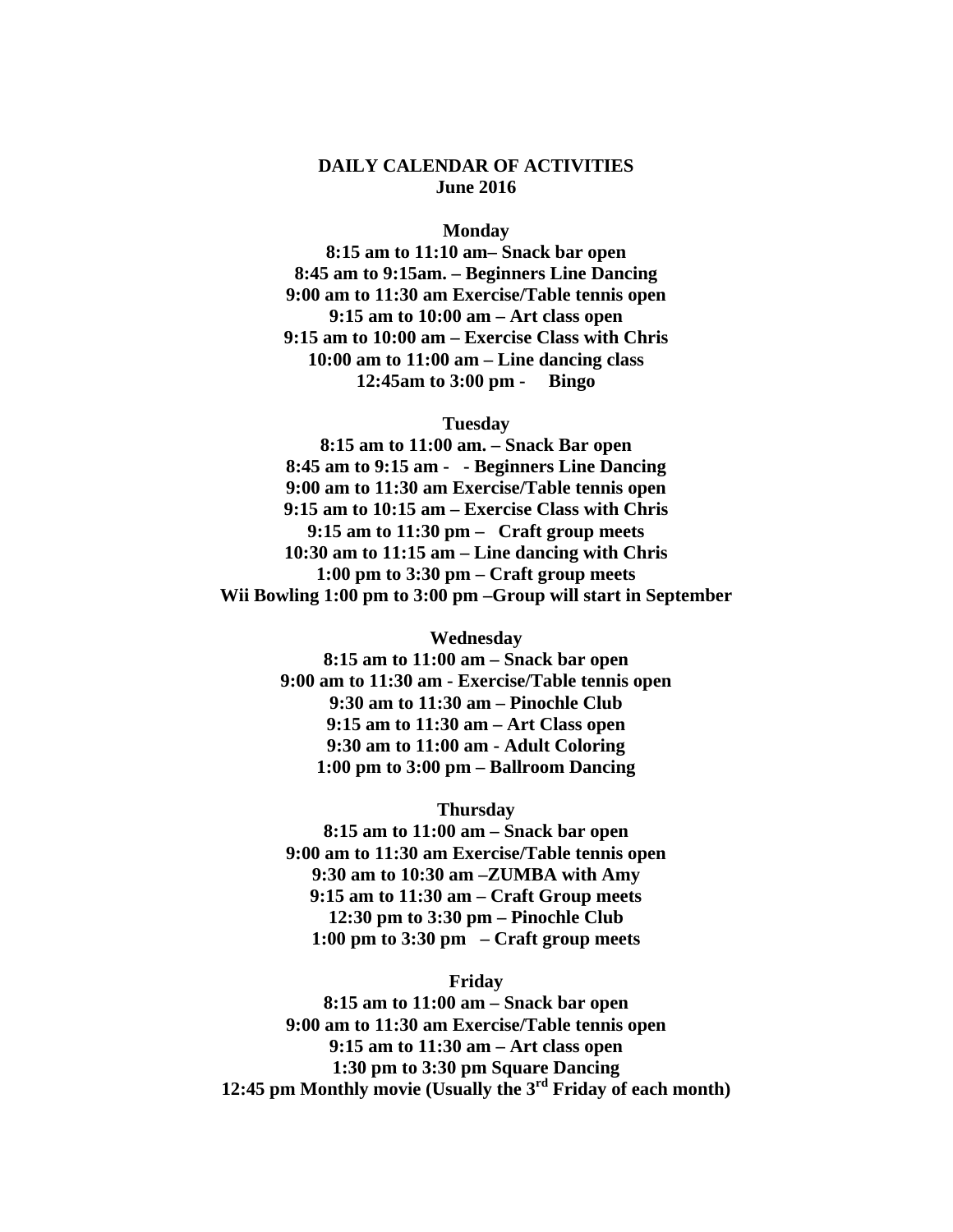# **SERVICES BY APPOINTMENT DIAL-A-RIDE**

**At least a 2-day notice is required for rides to the Senior Center, medical appointments, shopping and other destinations at any time within the month. Call 826-3555 for an appointment. There is a suggested donation of \$1.50 each way.** 

**MEDICARE/MEDICAL INSURANCE INFORMATION** 

**Persons seeking help in filing Medicare claims or appeals, interpreting medical bills and assistance in making decisions concerning Medicare supplemental insurance can make an appointment with Senior Center Staff by calling the Center at 860 826-3553. Advice on Living Wills and how to deal with advance medical directives is also available.** 

**From the Nursing Desk:**

**Diabetes Education** 

**Do you have diabetes or take care of someone who has diabetes? Well guess what, the New Britain Health Department is hosting a 6 week seminar on diabetes education. The seminar will be held once a week for 2 hours at the New Britain Senior Center this fall. We are looking for you to come and learn how to better manage your diabetes or enhance the care you provide to someone else. Please complete a sheet and leave it in the envelope hanging on the nurse's office door or call the New Britain Health Department at 860-826-3464. Thank you for your interests and look forward to your participation.** 

|                | <b>GOLDEN NOTES SUBSCRIPTIONS</b>                                        |             |  |
|----------------|--------------------------------------------------------------------------|-------------|--|
| <b>NAME</b>    |                                                                          | <b>DATE</b> |  |
|                | <b>STREET</b>                                                            |             |  |
| <b>ADDRESS</b> |                                                                          |             |  |
|                | CITY                                                                     | STATE ZIP   |  |
|                | $CODE$ $\qquad \qquad$                                                   |             |  |
|                |                                                                          |             |  |
|                | #                                                                        |             |  |
|                | Make checks payable to: NEW BRITAIN SENIOR CENTER                        |             |  |
|                | <b>Return to:</b>                                                        |             |  |
|                | <b>GOLDEN NOTES</b>                                                      |             |  |
|                | <b>New Britain Senior Center</b>                                         |             |  |
|                | <b>55 Pearl Street</b>                                                   |             |  |
|                | New Britain, CT 06051                                                    |             |  |
|                | Annual Fee: \$6.00 non refundable                                        |             |  |
|                | Cash_____Check______                                                     |             |  |
|                | New Subscription_______ Renewal______________                            |             |  |
|                | <b>New Britain Parks, Recreation &amp; Community Services Department</b> |             |  |